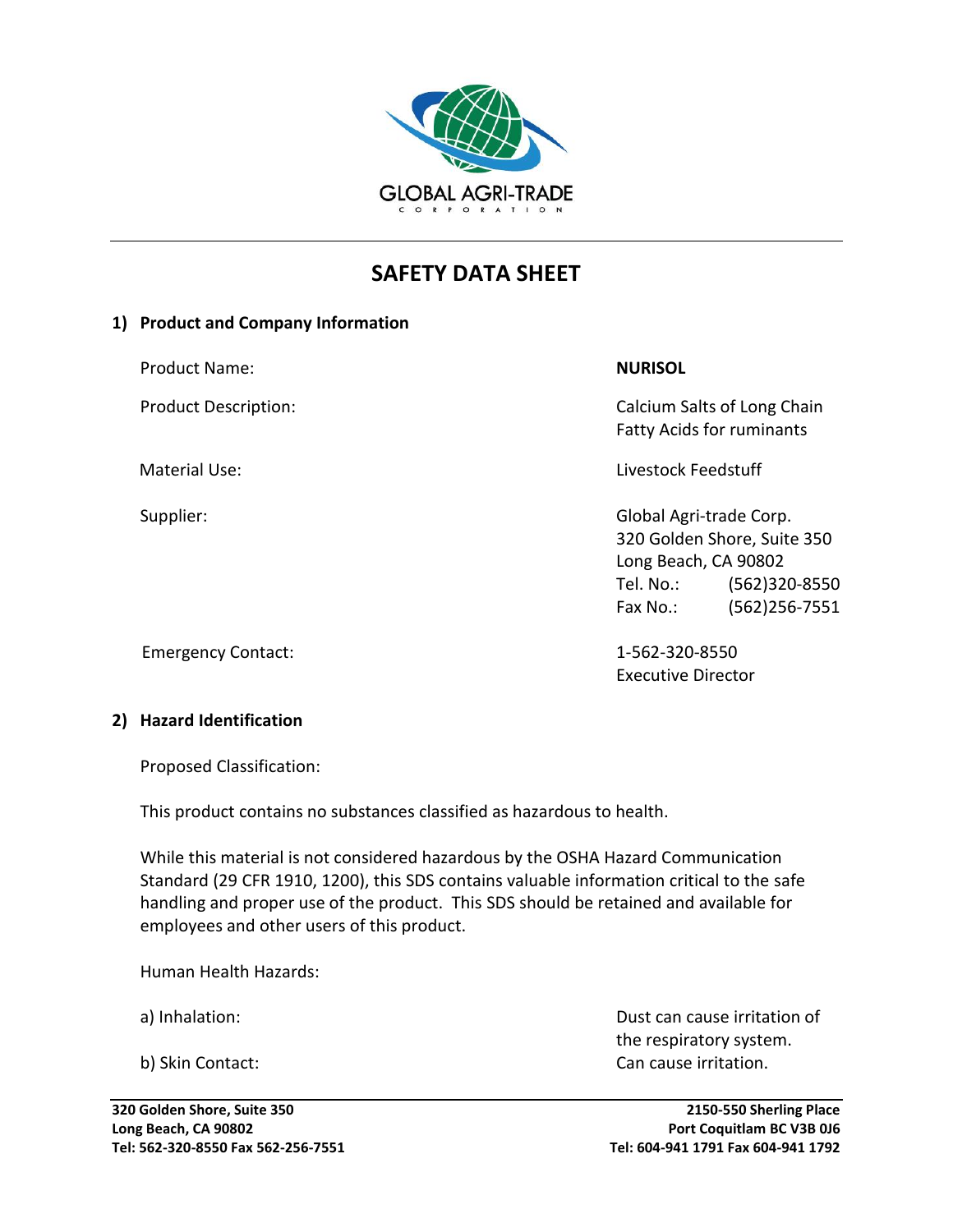

Physical / Chemical Hazards: The matrix of the Tan to light brown granular

**3) Composition/ Information on Ingredients**

#### **4) First Aid Measures**

c) Eye Contact: Can cause irritation. d) Ingestion: Non toxic.

> material. Fatty characteristic odor.

Chemical Description: Calcium Salts of Long Chain Fatty Acids; product obtained by saponification of palm fatty acids with calcium hydroxide; 85% fat; 12% Ash (at 850° C); 3% moisture (at 105° C); approx. 80% free fatty acids.

Stabilizing Additive: Stabilizing Additive: (BHT) (Preservative)

Inhalation: Remove to fresh air. If any difficulty in breathing, consult a doctor.

Skin contact: Wash thoroughly with soap and water. Remove contaminated clothing. If irritation occurs consult a doctor.

Ingestion: Normally no danger, but eat dry food. Eye contact: Flush thoroughly with water in the state of the Flush thoroughly with water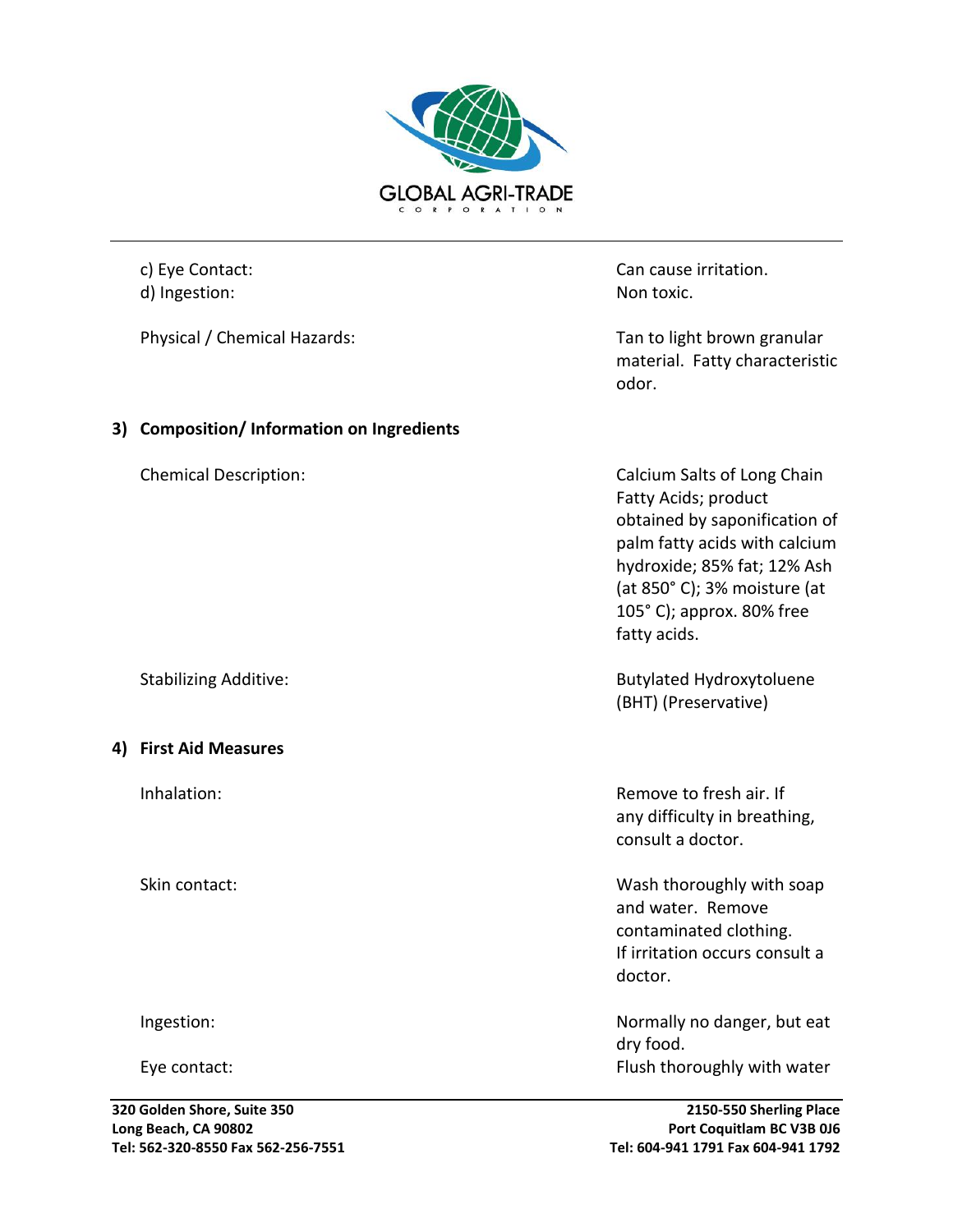

for 15 minutes holding eyelids apart to ensure complete irrigation. If irritation occurs consult a doctor.

Physician: No specific antidote and the physician: No specific antidote antidote and the physician:  $\sim$  No specific antidote necessary; Material is used as animal feed ingredient.

powder, sand.

Personal Precautions: The contraction of the Mateur Meep away from open flame, no smoking, thermal decomposition may evolve irritant vapors. Keep upwind spillage. Wear breathing apparatus.

Environmental Protection: entitled and the Place in covered containers for disposal in approved landfill.

Personal Precautions: Wear dusk mask if dusting occurs; Feedstuff, no direct danger.

Environmental Protection: Minimize contamination of drains, surface and ground water.

#### **5) Fire Fighting Measures**

Suitable Firefighting Equipment: Extinguishing foam, dry

# **6) Accidental Release Measures**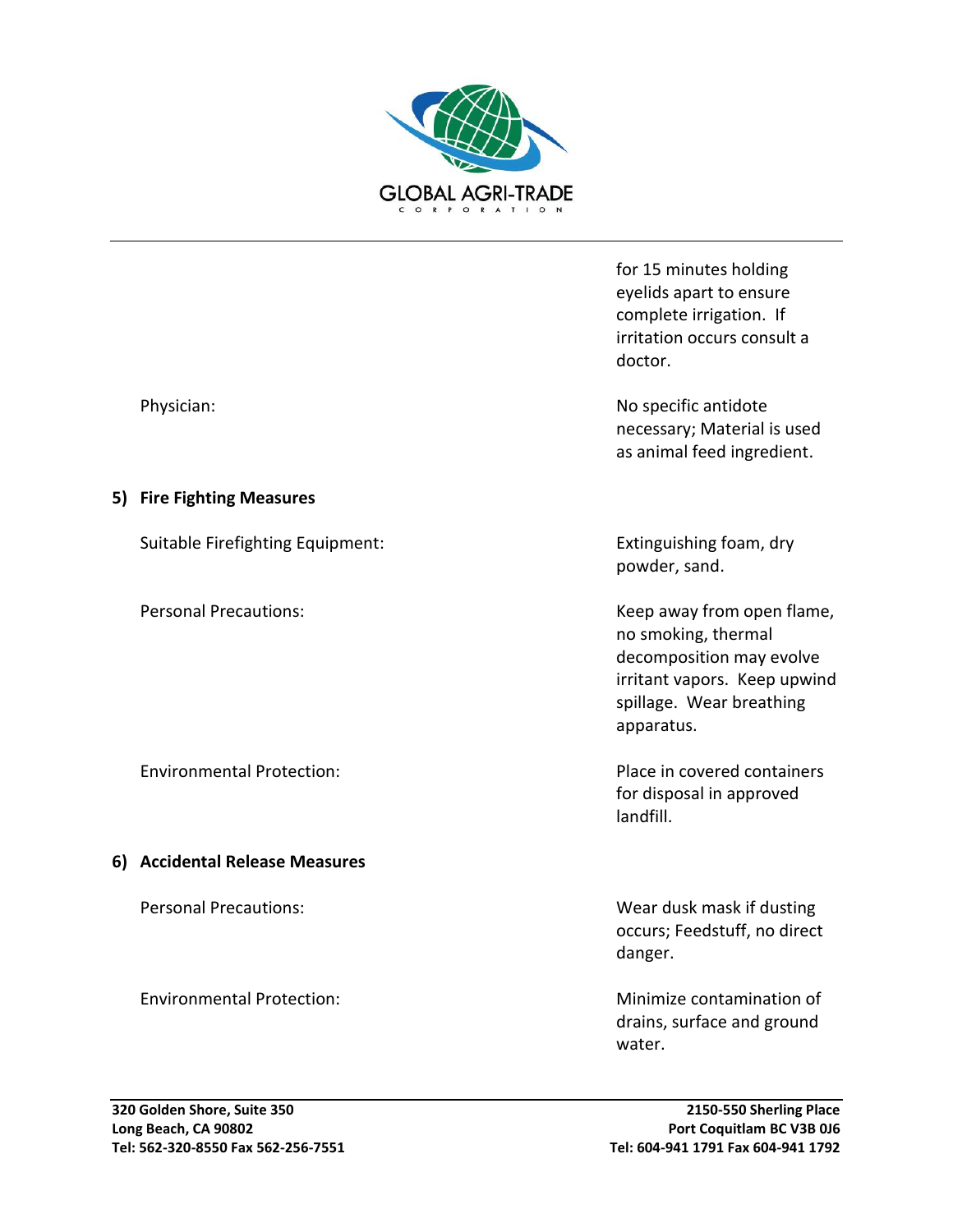

Leak/Spill: Leak/Spill: Clean up area immediately. Collect material into dry, clean containers. Dispose of in accordance with local, state and federal regulations.

#### **7) Handling and Storage**

Avoid contact with eyes; it is recommended to wear protective clothing, gloves and goggles when handling.

Store in a cool and dry place. Store away from acids. Keep away from ignition sources where dust is present.

#### **8) Exposure Control/Personal Protection**

Personal Protection:  $\blacksquare$ dust mask; avoid contact with eyes; wear goggles if necessary; wear protective clothing.

Occupational Exposure: No limit has been

#### **9) Physical and Chemical Properties**

Boiling Point °C at 760 mm Hg: Not applicable.

established.

Appearance: Tan to light brown granular and the state of the Tan to light brown granular and powdery material.

Odor: Neutral – soapy and fatty Odor.

Melting Point, °C: Not applicable. Decomposes

**320 Golden Shore, Suite 350 2150-550 Sherling Place Long Beach, CA 90802 Port Coquitlam BC V3B 0J6 Tel: 562-320-8550 Fax 562-256-7551 Tel: 604-941 1791 Fax 604-941 1792**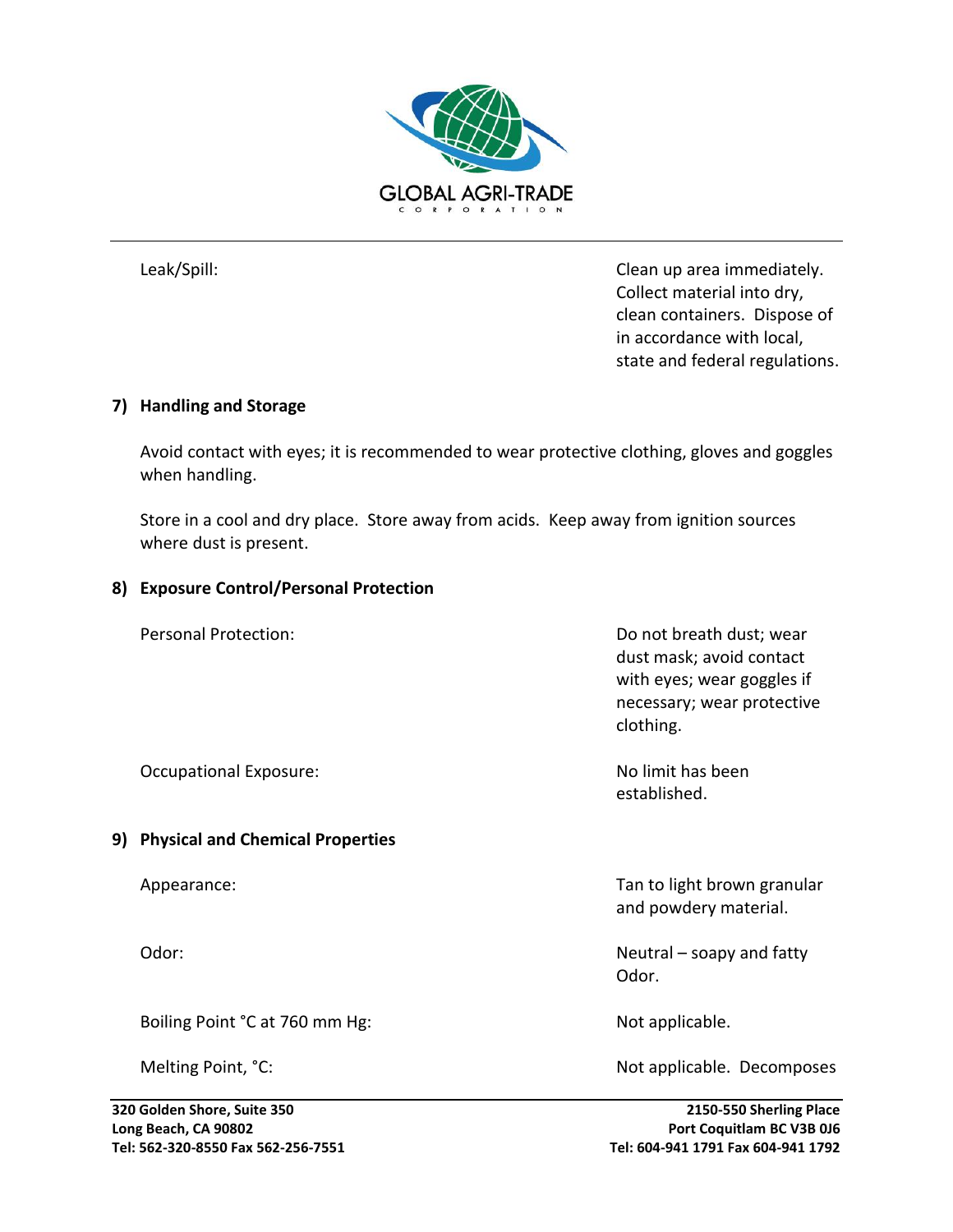

Flash Point, °C (Pensky Martens closed cup): *Not applicable.*

Solubility in Water,  $g/100$  ml at  $20^{\circ}$ C: 1 g/l

#### **10) Stability and Reactivity**

Decomposition Products: None.

#### **11) Toxicology Information**

Acute Oral Toxicity: Not toxic.

#### **12) Ecological Information**

Biodegradable material. Aquatic Toxicity not known

#### **13) Disposal Consideration**

Dispose of in a normal refuse dump in accordance with all applicable local, state and federal laws and regulations.

#### **14) Transport Information**

Not dangerous, no transport regulations applicable.

#### **15) Regulatory Information**

approx. 150° C.

Bulk Density: 900 kg/cubic meter

Chemical Stability: Stable minimum 1 year under normal conditions.

Conditions to Avoid: The sun conditions to Avoid: The sun. Wetness; storage in the sun.